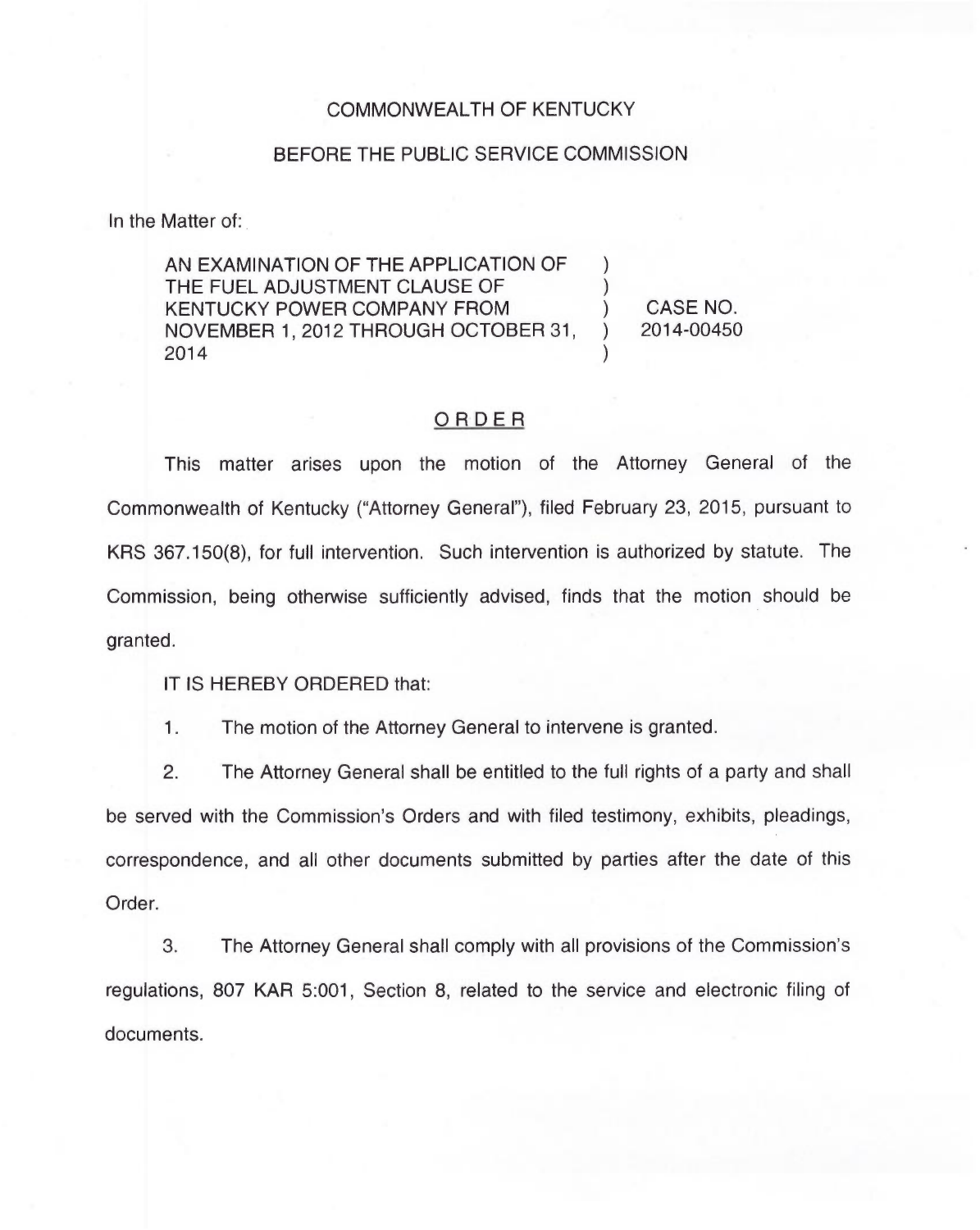4. Pursuant to 807 KAR 5:001, Section (8)(9), the Attorney General shall file with the Commission, within seven days from the date of this Order, a written statement that:

The Attorney General waives his right to service of any Commission a. Order by mail for purposes of this proceeding only.

b. The Attorney General certifies that he or his agent possesses the facilities to receive electronic transmissions.

c. Sets forth the electronic mail address to which all electronic notices and messages related to this proceeding should be served.

> By the Commission ENTERED MAR 04 2015 **KENTUCKY PUBLIC** ERVICE COMMISSION

**ATTES** Execotive Director